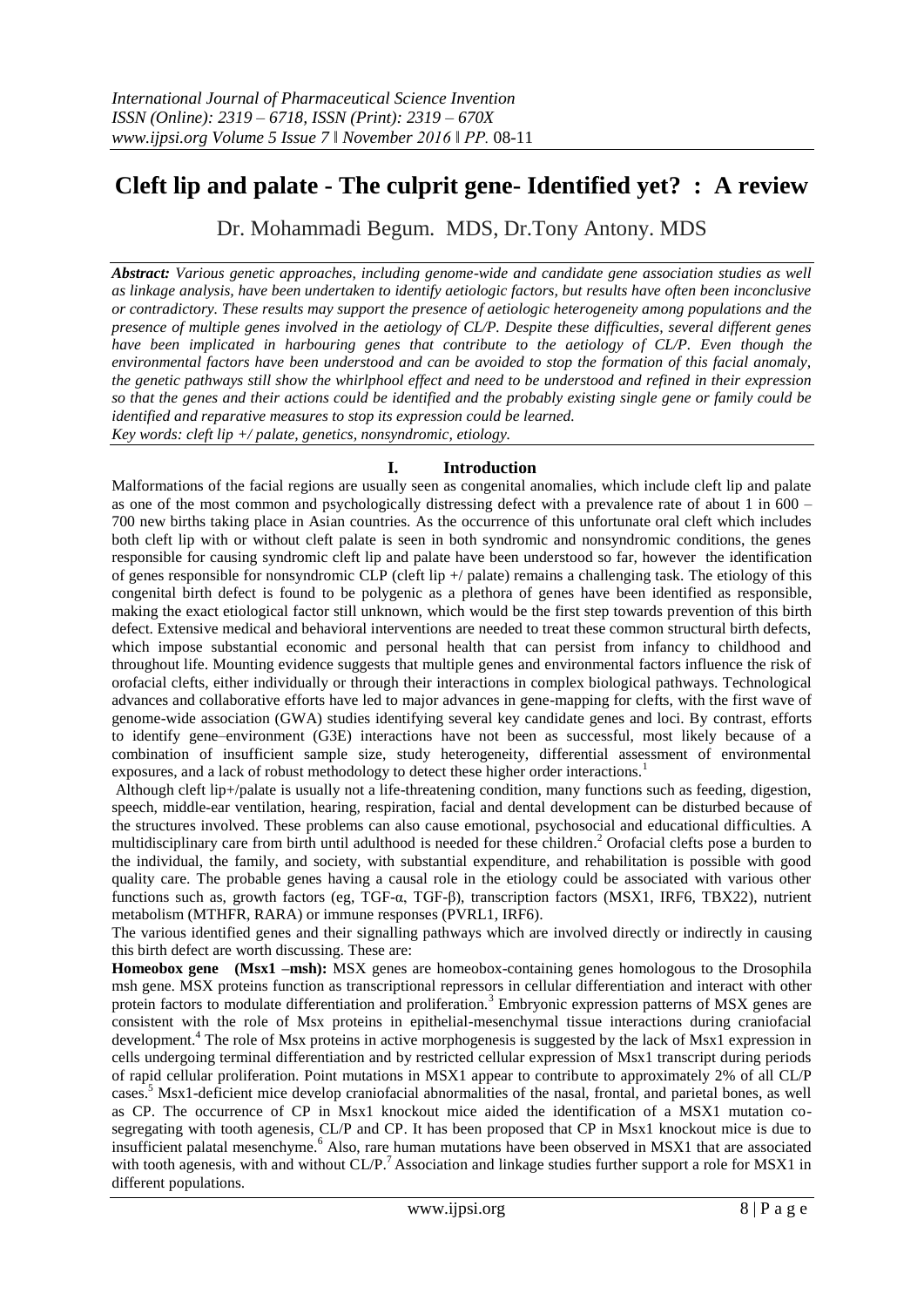**Transforming Growth Factor-Beta (TGF-□):** It is one of the strongest candidate gene for cleft lip and palate in humans. TGF- $\beta$  (located on 14q24) has a broad spectrum of biological activities and is known to induce palatal fusion and in recent years a large number of studies have been conducted to elucidate the relationship of TGF-β and cleft lip and palate. Transforming growth factor betas (TGF-β) mediate many cell-cell interactions that occur during embryonic development.

**Transforming growth factor alpha- TGF-β-:** The physiological role of TGF-α is probably the control of epidermal development during development and differentiation of the cells. <sup>8</sup> TGF-α also affects bone formation and remodelling by inhibition of the synthesis of collagen and release of calcium. TGF- $\alpha$  also promotes the generation of osteoblast-like cells in long-term bone marrow cultures.<sup>9</sup> A study combining 13 linkage scan studies, revealed positive results, corroborating the hypothesis that TGF-α is a modifier rather than being necessary or sufficient to cause clefting.<sup>10</sup>

**BMP Signaling Pathway**: The BMPs are a collection of secreted cell signalling molecules of the TGF-b superfamily of growth factors. They regulate important developmental processes, including cell proliferation, differentiation and apoptosis. Members of this signaling pathway are expressed throughout the orofacial primordia in a strictly regulated spatio-temporal pattern, and outgrowth and patterning of the facial primordia are BMP-dosage sensitive . Conditional inactivation of the type 1 Bmp receptor gene (Bmpr1a) in the orofacial primordia causes bilateral CL/P with tooth agenesis; whereas, conditional deletion of its ligand Bmp4 in the same tissue results in isolated cleft lip only.<sup>1</sup>

**FGF Signaling Pathway:** The FGF signaling pathway plays a central role in craniofacial development, essentially through induction and migration of cranial neural crest cells and regulation of epithelial– mesenchymal interactions during fusion of the facial prominences. The majority of the FGF ligands and the receptors FGFR1 and FGFR2 are broadly expressed in the developing facial primordia. Several members of this family of signaling molecules have been implicated in various birth defects that also afflict craniofacial structures.<sup>1</sup>

**Methylene tetrahydrofolate reductase (MTHFR ):** folic acid appears to play a very crucial role in palate development during maternal nutrition. Palate development delay was observed in folic acid-deficient mice.<sup>11</sup> Low dietary intake of B-complex vitamins and exposure to deficient or excessive amounts of vitamin A, have been linked to increased risks of clefts. Methylenetetrahydrofolate reductase deficiency leads to homocystinuria. Significantly higher serum homocysteine levels were detected in mothers of babies with orofacial clefts compared with mothers of unaffected babies.<sup>12,13</sup>It has also been hypothesized that genetic variants in the enzymes controlling folate metabolism might play a role in the susceptibility of oral clefts. It is reported that at least 400 *μ*g/day of folic acid supplementation during early pregnancy was significantly associated with reduced risk of cleft lip even after adjustment for multivitamins, smoking, and other potential confounding factors.

**RARA-retinoic acid receptor, alpha:** Retinoic acid has a well-established role during development, and members of the retinoic acid receptor family mediate its activity. Transgenic and knockout mice studies have shown that these genes are important for facial development.<sup>14</sup> Zhang et al. first reported a significant difference in the frequency of alleles at the RARA locus between nonsyndromic CL/P patients and unrelated controls.

**IRF6-Interferon regulatory factor 6:** Variation at the IRF6 locus is responsible for 12% of the genetic contribution to CL/P at the population level and triples the recurrence risk for a child with a cleft in some families.<sup>15</sup> A positive association between IRF6 variants and OC has been confirmed in multiple populations and independently replicated. Meta analysis of 13 genome scans confirmed that IRF6 is one of the main candidates' genes that have common polymorphic variants, which can increase the risk of CL/P.<sup>16</sup>

**TBX22**: It is a recently described member of the T-box containing transcription factor gene family that is conserved throughout metazoan evolution. These genes play essential roles in early development and in particular mesoderm specification. The first T-box gene, Brachyury or T, was originally identified in mice.<sup>17</sup> Subsequently, a family of T-box proteins have been described including 18 in humans, all characterized by a

similar DNA binding domain. In addition to TBX22, several other T-box genes have been implicated in human syndromes, emphasizing their importance in development.

**Jagged-2 precursor (JAG2-Protein)** : The Notch family of receptors is important signalling molecules regulating cell fate during development. Jagged 1 and Jagged 2 proteins play a role in craniofacial and limb development. Jag2 is expressed throughout the oral epithelium and is required for Notch1 activation during oral periderm differentiation. The mutant homozygotes exhibited CP and fusion of the tongue with the palatal shelves. Jag2 mutant mice have CP mainly due to failure of the palatal shelves to elevate and fuse. It is also shown that Irf6/Jag2 doubly heterozygous mice displayed fully penetrant intraoral epithelial adhesions, resulting in  $CP.$ <sup>18</sup>

**BCL3 :** It is that protein which is involved in cell proliferation, differentiation and apoptosis. Previous evidence has implicated the role of the BCL3 gene in the etiology of nonsyndromic clefting. Several studies have observed an association between BCL3 alleles and oral cleft, and the association has been suggested to be due to either an allele of low penetrance or BCL3 acting as a modifier locus.<sup>19,20</sup>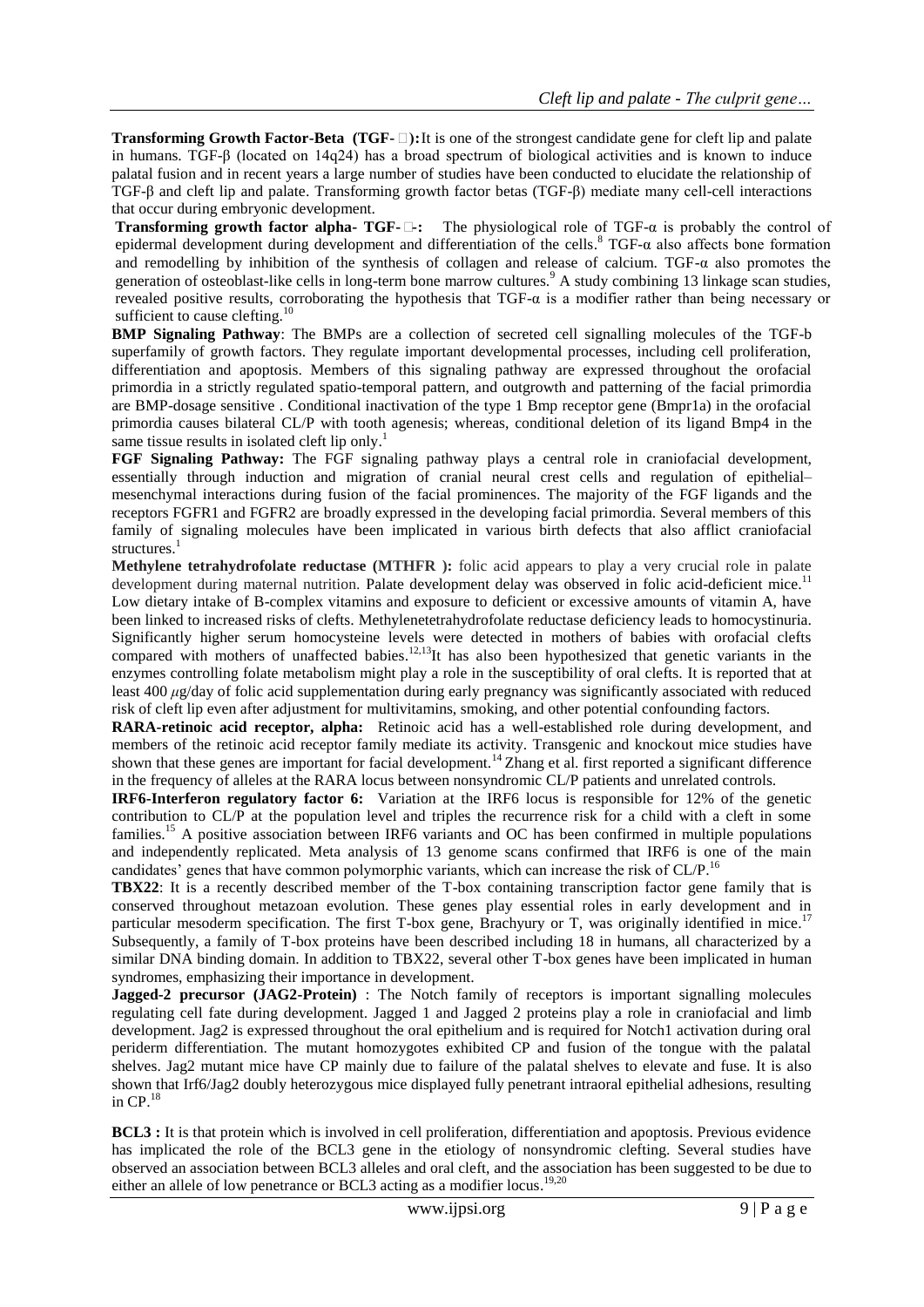**FOXE1-forkhead box E1 (thyroid transcription factor 2):** The involvement of FOXE1 during primary palatogenesis is supported by the previously uncharacterized epithelial expression in the medial nasal and maxillary processes that will undergo fusion. Mutations in FOXE1 are associated with congenital hypothyroidism, thyroid agenesis and CP in humans and mice.<sup>21</sup> Isolated cleft palate was also associated, indicating that FOXE1 may play a role in two phenotypes thought to be genetically distinct.

**Endothelin-1 (EDN1):** It is synthesized by vascular endothelial cells and is found in plasma. EDN1 is released from an inactive transitional form in a step catalyzed by endothelin-converting enzyme (ECE). The mouse deficient in ECA or in endothelin-A receptor genes also has shown almost identical abnormalities to those of EDN1-deficient mice.<sup>22</sup> EDN1 knockout mice have shown craniofacial abnormalities, including cleft palate.<sup>23</sup> **Conclusion:** To date, genetic approaches to nonsyndromic CLP have included: linkage analysis; association studies; identification of chromosomal anomalies or microdeletions in cases; and direct sequencing of DNA samples from affected individuals . These methods can be applied to candidate genes or genome-wide strategies can be used. Each approach has its own advantages and disadvantages, some of which will depend on the underlying genetic architecture of the disease, as well as the realities of economics and technology. In general, the genetic basis of CL/P is still controversial because of genetic complexity of clefting. Results from previous studies support the presence of heterogeneity among populations and the presence of multiple genes involved in the etiology of CL/P. Genetic interaction with environmental factors will become apparent through further studies involving maternal and fetal genotypes along with differing environmental exposures. Furthermore, recent technical advances in gene manipulation promises a stimulating time ahead for the identification of the probable culprit gene in the causation of CL/P research.

## **Bibliography:**

- [1]. Fedik Rahimov, Astanand Jugessur, Jeffrey C. Murray. Genetics of Nonsyndromic Orofacial Clefts. Cleft Palate–Craniofacial Journal, January 2012, Vol. 49 No. 1
- [2]. Mossey PA, Little J, Munger RG, Dixon MJ, Shaw WC. [Cleft lip and palate. 2009 ;Lancet374: 1773-](http://www.ncbi.nlm.nih.gov/pubmed/19747722) [1785.](http://www.ncbi.nlm.nih.gov/pubmed/19747722)
- [3]. Zhang H, Hu G, Wang H, Sciavolino P, Iler N, et al. [Heterodimerization of Msx and Dlx](http://www.ncbi.nlm.nih.gov/pubmed/9111364)  [homeoproteins results in functional antagonism. Mol Cell Biol](http://www.ncbi.nlm.nih.gov/pubmed/9111364) 1997;17: 2920-2932.
- [4]. Catron KM, Wang H, Hu G, Shen MM, Abate-Shen C. [Comparison of MSX-1 and MSX-2 suggests a](http://www.ncbi.nlm.nih.gov/pubmed/8861098)  [molecular basis for functional redundancy. Mech Dev](http://www.ncbi.nlm.nih.gov/pubmed/8861098) 1997; 55: 185-199.
- [5]. Jezewski PA, Vieira AR, Nishimura C, Ludwig B, Johnson M, et al. [Complete sequencing shows a](http://www.ncbi.nlm.nih.gov/pubmed/12807959)  [role for MSX1 in non-syndromic cleft lip and palate. J Med Genet](http://www.ncbi.nlm.nih.gov/pubmed/12807959) 2003; 40: 399-407.
- [6]. Vieira AR, Avila JR, Daack-Hirsch S, Dragan E, Felix TM, et al. [Medical sequencing of candidate](http://www.ncbi.nlm.nih.gov/pubmed/16327884)  [genes for nonsyndromic cleft lip and palate. PLoS Genet](http://www.ncbi.nlm.nih.gov/pubmed/16327884) 2005;1: e64.
- [7]. Vastardis H, Karimbux N, Guthua SW, Seidman JG, Seidman CE, et al. [A human MSX1](http://www.ncbi.nlm.nih.gov/pubmed/8696335)
- [homeodomain missense mutation causes selective tooth agenesis. Nat Genet](http://www.ncbi.nlm.nih.gov/pubmed/8696335) 1996;13: 417-421. [8]. Blanton SH, Cortez A, Stal S, Mulliken JB, Finnell RH, et al. [Variation in IRF6 contributes to](http://www.ncbi.nlm.nih.gov/pubmed/16096995)  [nonsyndromic cleft lip and palate. Am J Med Genet 2005;](http://www.ncbi.nlm.nih.gov/pubmed/16096995) 137A: 259-262.
- [9]. Carter TC, Molloy AM, Pangilinan F, Troendle JF, Kirke PN, et a[l.Testing reported associations of](http://www.ncbi.nlm.nih.gov/pubmed/19937600)  [genetic risk factors for oral clefts in a large Irish study population. Birth Defects Res A Clin Mol](http://www.ncbi.nlm.nih.gov/pubmed/19937600)  [Teratol 2010; 88: 84-93.](http://www.ncbi.nlm.nih.gov/pubmed/19937600)
- [10]. Rahimov F, Marazita ML, Visel A, Cooper ME, Hitchler MJ, et al. [Disruption of an AP-2alpha binding](http://www.ncbi.nlm.nih.gov/pubmed/18836445)  [site in an IRF6 enhancer is associated with cleft lip. Nat Genet](http://www.ncbi.nlm.nih.gov/pubmed/18836445) 2008; 40: 1341-1347.
- [11]. Burgoon JM, Selhub J, Nadeau M, Sadler TW. Investigation of the effects of folate
- [12]. deficiency on embryonic development through the establishment of a folate deficient mouse model. Teratology.2002;65:219–27.
- [13]. Brouwer SM, et al. Does the interaction between maternal folate intake and the methylenetetrahydrofolate reductase polymorphisms affect the risk of cleft lip with or without cleft palate? Am J Epidemiol. 2003;157:583–91.
- [14]. Little J, Gilmour M, Mossey PA, Fitzpatrick D, Cardy A, Clayton- Smith J, et al. Folate and clefts of the lip and palate--a U.k.-based case-control study: Part II: Biochemical and genetic analysis. Cleft Palate Craniofac J. 2008;45:228–38.
- [15]. Juriloff DM, Harris MJ, Dewell SL, Brown CJ, Mager DL, et al. [Investigations of the genomic region](http://www.ncbi.nlm.nih.gov/pubmed/15690355)  [that contains the clf1 mutation, a causal gene in multifactorial cleft lip and palate in mice. Birth Defects](http://www.ncbi.nlm.nih.gov/pubmed/15690355)  [Res A Clin Mol Teratol 2005; 73: 103-113.](http://www.ncbi.nlm.nih.gov/pubmed/15690355)
- [16]. Houdayer C, Bonati-Pelli C, Erguy C, Soupre V, Dondon MG, et al. [Possible relationship between the](http://www.ncbi.nlm.nih.gov/pubmed/11746036)  [van der Woude syndrome \(vWS\) locus and nonsyndromic cleft lip with or without cleft palate](http://www.ncbi.nlm.nih.gov/pubmed/11746036)  [\(NSCL/P\). Am J Med Genet 2001; 104: 86-92.](http://www.ncbi.nlm.nih.gov/pubmed/11746036)